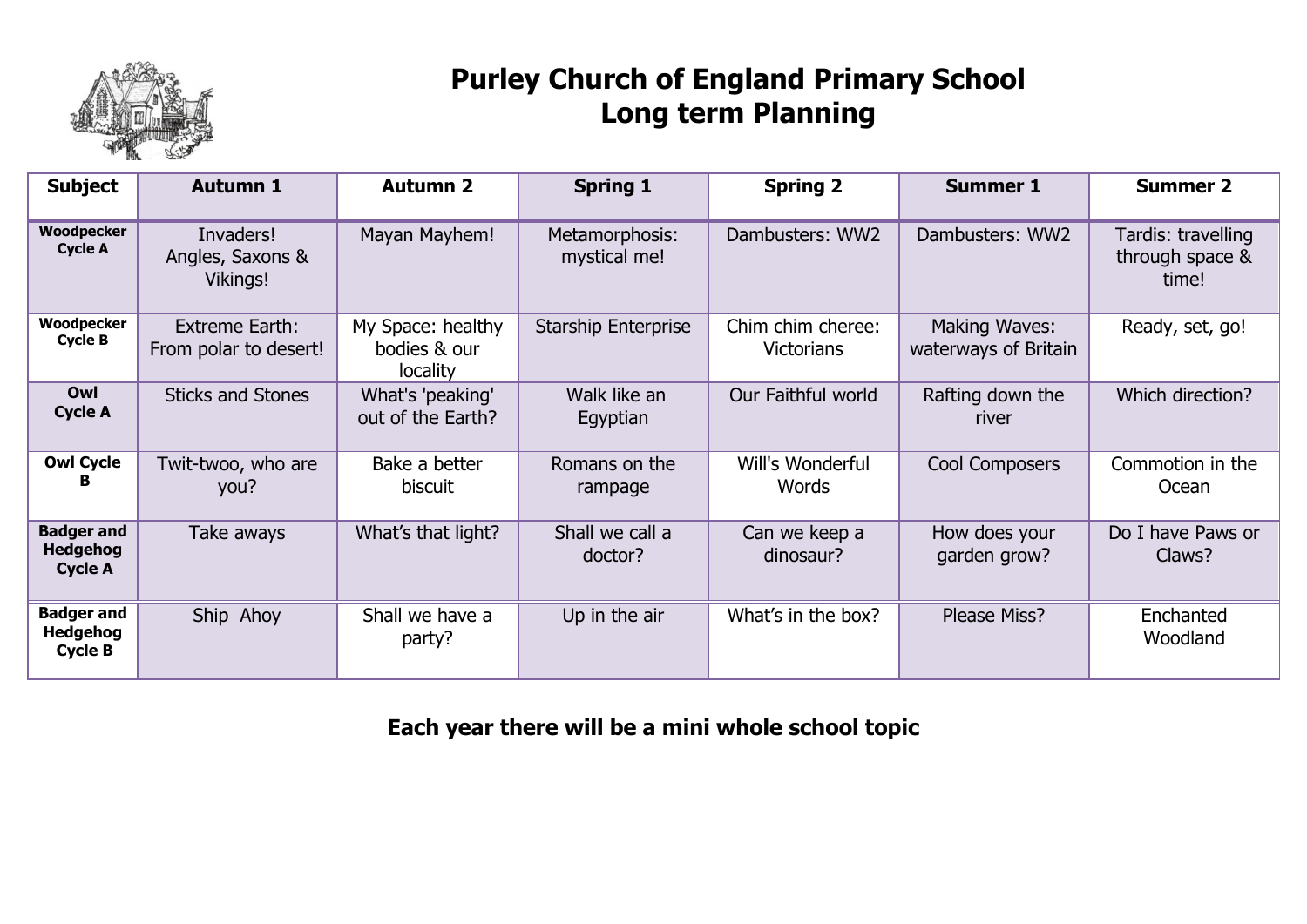

## **Yearly Topic Plan – Woodpecker class, Year (4) 5/6 - Year A**

| Subject                  | Autumn 1                                                                                                                                 | Autumn 2                                                                                                                                                        | Spring 1                                                                                                                                                               | Spring 2                                                                                                                                | Summer 1                                                                                                                                       | Summer 2                                                                                                                |
|--------------------------|------------------------------------------------------------------------------------------------------------------------------------------|-----------------------------------------------------------------------------------------------------------------------------------------------------------------|------------------------------------------------------------------------------------------------------------------------------------------------------------------------|-----------------------------------------------------------------------------------------------------------------------------------------|------------------------------------------------------------------------------------------------------------------------------------------------|-------------------------------------------------------------------------------------------------------------------------|
|                          | Invaders!<br>Angles, Saxons & Vikings!                                                                                                   | Mayan Mayhem                                                                                                                                                    | Metamorphosis: mystical<br>me!                                                                                                                                         | Dambusters: WW2                                                                                                                         | Dambusters: WW2                                                                                                                                | Tardis: travelling through<br>space & time!                                                                             |
| English                  | BWA Yr5<br>Annie's Antholgy<br>(mission 2)<br><b>BFG by Roald Dahl</b>                                                                   | BWA Yr5<br>Animals in Danger<br>(mission 1)<br>Literacy Shed: Instructions for<br><b>Father Christmas</b><br>You're a bad man, Mr Gum by<br><b>Andy Stanton</b> | Poetry: free verse, limericks,<br>haikus, kennings, calligrams<br>Cloudbusting by Malorie<br>Blackman                                                                  | Literacy Shed:<br>Flashback (The Piano)<br>Story with suspense (Alma)<br>Goodnight Mister Tom by<br>Michelle Magorian                   | Non-chronological report<br>(Pandora)<br>Non-chronological report (Science)<br>Goodnight Mister Tom by Michelle<br>Magorian<br>Swanage diaries | <b>BWA Yr5</b><br>Theme Park Theft<br>(mission 5)                                                                       |
| Science                  | Micro Invaders (microorganisms)                                                                                                          | Changes of state, Chemistry                                                                                                                                     | Genes, growing & maturing,<br>puberty & health. Life-cycles of<br>plants & animals. identity, DNA                                                                      | Genes, growing, adaptation,<br>evolution and life-cycles                                                                                | Electricity                                                                                                                                    | Forces, gravity, resistance,<br>location and interaction of sun<br>earth and moon                                       |
| Computing                | Producing, editing and sharing information and media<br>Digital handshake: using avatars<br>Digital citizenship<br>Coding                |                                                                                                                                                                 | Collecting, analysing and evaluating data<br>Photo-stories/ Research<br>Presentation skills utilising Prezi, PPT, Google Slides<br>Selecting appropriate software/apps |                                                                                                                                         | e-safety continued<br>Blogs, podcasts & websites<br>Online publishing<br>Stop-motion animation                                                 |                                                                                                                         |
| RE                       | Are the saints encouraging<br>role models?                                                                                               | Is 'God made man' a good?<br>Exploring the concept of<br>incarnation through the<br>Christmas story.                                                            | Do clothes express belief?<br>Exploring how clothing rules<br>can express belief and give<br>people a sense of identity.                                               | Is the resurrection<br>important to Christians?                                                                                         | Can we know what God is<br>like?<br>Exploring different views of God.                                                                          | Does it matter what we<br>believe about creation?                                                                       |
| History                  | Anglo Saxons, Vikings and Scots                                                                                                          | Mayans                                                                                                                                                          | No focus                                                                                                                                                               | WW2                                                                                                                                     | WW2                                                                                                                                            | Galileo/Isaac Newton<br>Great space race                                                                                |
| Geography                | Where did they come from?<br>European study                                                                                              | South American study                                                                                                                                            | No focus                                                                                                                                                               | Europe Russia                                                                                                                           | WW2: world-wide involvement<br>(Pearl Harbour, America) Location<br>of world countries                                                         | Longitude and latitude                                                                                                  |
| Design and<br>Technology | Viking shields<br>Longboats                                                                                                              | Packaging & graphic design                                                                                                                                      | No focus                                                                                                                                                               | Creating spit-fire planes<br>Creating bomb shelters and<br>testing strength                                                             | No focus                                                                                                                                       | No focus                                                                                                                |
| Art and<br>Design        | Patterns & print-making                                                                                                                  | Packaging & graphic design                                                                                                                                      | Portraiture & figurines                                                                                                                                                | Propaganda<br>Blitz art                                                                                                                 | Spitfire art                                                                                                                                   | Dali's melting clocks<br>Looking to the future pictures                                                                 |
| Music                    | Viking chants & rhythms<br>Don't stop believing                                                                                          | Mesoamerican music                                                                                                                                              | Jazz 1                                                                                                                                                                 | Freestyle                                                                                                                               | Feel my love                                                                                                                                   | Production                                                                                                              |
| Languages                | KS2 Primary French Greetings and initial conversational phrases                                                                          |                                                                                                                                                                 | KS2 Primary French Body parts and actions                                                                                                                              |                                                                                                                                         | KS2 Primary French                                                                                                                             | Simple stories and songs                                                                                                |
| <b>PSHE</b>              | Devising a class charter<br>Gifts and talents/Exploring<br>feelings /Working cooperatively<br><b>Communication skills</b><br>Role models | Different types of friends<br>Conflict resolution<br>Managing anger Anti-bullying<br>First Aid                                                                  | SRE: talking about puberty<br>SRE: puberty and hygiene<br>The concept of well-being<br>Being an effective learner<br>Role models                                       | Differences of opinion<br>Agreeing and disagreeing<br>Risky choices /Standing out<br>from the crowd / Being<br>assertive /Anti-bullying | Differences of opinion<br>Agreeing and disagreeing<br>Risky choices<br>Standing out from the crowd<br>Being assertive /Anti-bullying           | Anti-social behaviour<br>Rules and laws<br>Voting and debating<br>Having a say in the school<br>community /Fund-raising |
| Physical<br>Education    | Tag Rugby<br>Real PE                                                                                                                     | Tag Rugby<br>Real PE                                                                                                                                            | Dance<br>Netball                                                                                                                                                       | Dance<br>Football                                                                                                                       | Swimming<br><b>Gymnastics Cricket</b>                                                                                                          | Athletics<br>Tennis                                                                                                     |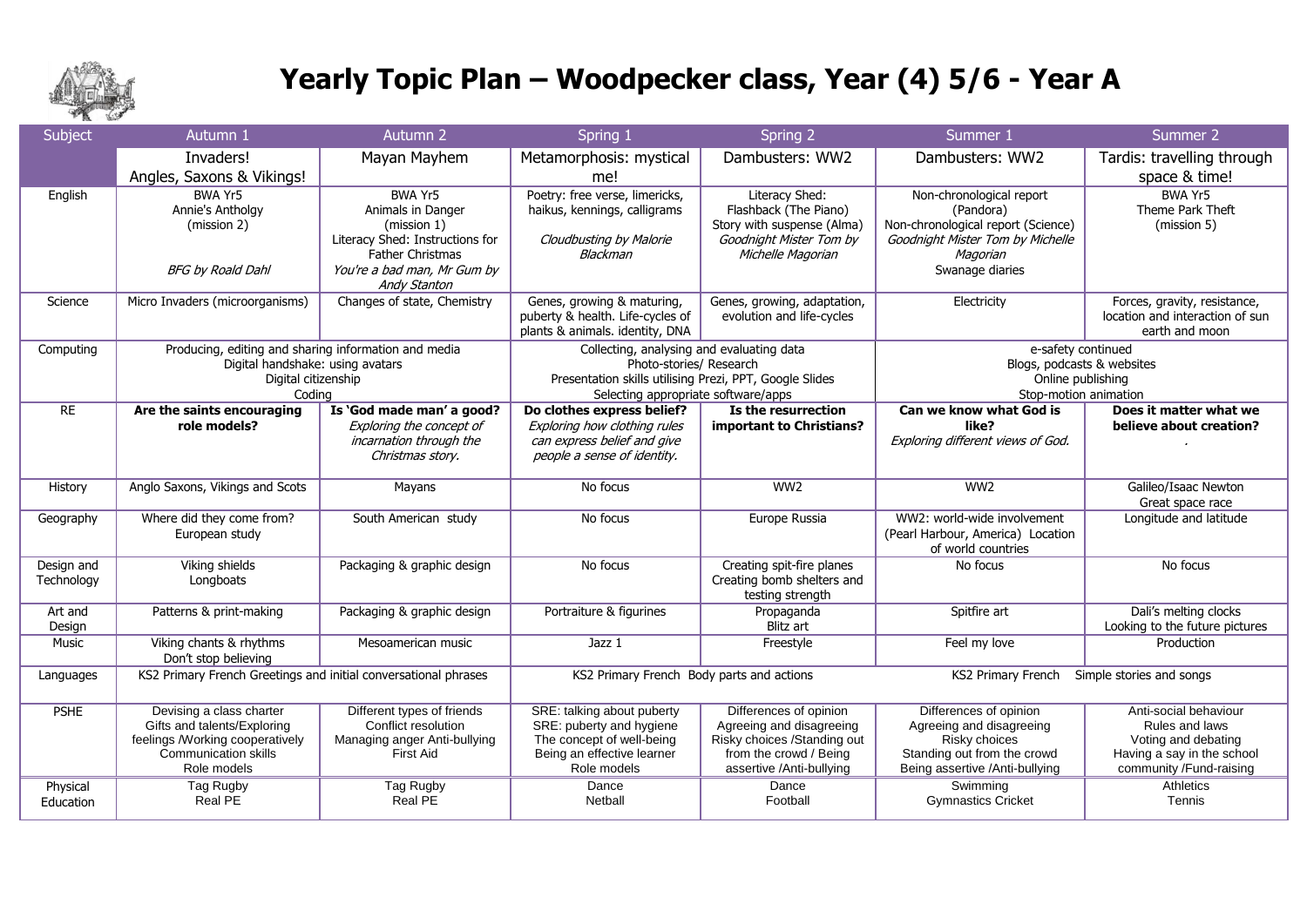

#### **Yearly Topic Plan – Woodpecker class, Year (4) 5/6 - Year B**

| <b>COL</b><br>Subject    | Autumn 1                                                                                                                                                                 | Autumn 2                                                                                                                                                                        | Spring 1                                                                                                                                                                  | Spring 2                                                                                                                                               | Summer 1                                                                                                                                                                                | Summer 2                                                                                                                                                 |
|--------------------------|--------------------------------------------------------------------------------------------------------------------------------------------------------------------------|---------------------------------------------------------------------------------------------------------------------------------------------------------------------------------|---------------------------------------------------------------------------------------------------------------------------------------------------------------------------|--------------------------------------------------------------------------------------------------------------------------------------------------------|-----------------------------------------------------------------------------------------------------------------------------------------------------------------------------------------|----------------------------------------------------------------------------------------------------------------------------------------------------------|
|                          | <b>Extreme Earth:</b><br>From polar to desert!                                                                                                                           | My Space: healthy<br>bodies & local area<br>study!                                                                                                                              | Starship Enterprise                                                                                                                                                       | Chim chim cheree:<br>Industrial revolution                                                                                                             | Making Waves:<br>waterways of the UK                                                                                                                                                    | Ready, Set, Go!                                                                                                                                          |
| English                  | There's a boy in the girls'<br>bathroom                                                                                                                                  | Pigheart Boy BWA<br>Goldilocks<br>Newspaper report: Pigs trial                                                                                                                  | Pigheart Boy BWA<br>Chronological report: the lego<br>story                                                                                                               | Carrie's War                                                                                                                                           | Introducing significant authors:<br>JK Rowling<br>Anthony Horrowitz                                                                                                                     | Introducing significant authors:<br>Sophie McKenzie<br>Joss Stirling                                                                                     |
| Science                  | Animals, including humans:<br>Diet and lifestyle.                                                                                                                        | Animals, including humans:<br>Dissection, heart, circulation                                                                                                                    | Researching scientists and their<br>discoveries                                                                                                                           | Properties of materials                                                                                                                                | Light & Sound                                                                                                                                                                           | Changing Materials:<br>Changes.                                                                                                                          |
| Computing                | <b>Exploring Google Earth</b><br>Producing, editing and sharing<br>information and media<br>e-safety Effective presentation<br>Adobe spark: creating<br>postsWord clouds | Producing, editing and sharing<br>information and media<br>Interactive quides of our local<br>area                                                                              | Research & present /<br>Spreadsheets / Using<br>collaborative mindmaps / IPad 101<br>/ Understanding and teaching<br>photo and video potential /<br>Communication options | Creating an ibook<br>Kaleidoscope art                                                                                                                  | Making a website<br>Stop-motion animation                                                                                                                                               | Game creation in kodu                                                                                                                                    |
| <b>RE</b>                | What can we learn from people<br>of faith today?                                                                                                                         | Incarnation                                                                                                                                                                     | People of faith                                                                                                                                                           | Feeling Inspired<br>The work and person of the<br><b>Holy Spirit</b>                                                                                   | No focus                                                                                                                                                                                | Faith and salvation                                                                                                                                      |
| History                  | No focus                                                                                                                                                                 | History of medicine<br>Famous people                                                                                                                                            | Famous breakthroughs in history                                                                                                                                           | Industrial revolution<br><b>Victorians</b>                                                                                                             | History of Britain's waterways<br>and development of urban<br>dwellings<br>Corfe Castle                                                                                                 | No focus                                                                                                                                                 |
| Geography                | Physical and human geography<br>relating to extreme earth                                                                                                                | Local area study                                                                                                                                                                | No focus                                                                                                                                                                  | UK towns and cities                                                                                                                                    | Knowing & locating counties,<br>towns & features of UK.<br>History of Corfe Castle                                                                                                      | Using maps, atlases, globes<br>Using compass & grid ref<br>Use fieldwork                                                                                 |
| Design and<br>Technology | Design, create and evaluate<br>earthquake-proof structures                                                                                                               | No focus                                                                                                                                                                        | Design, create, evaluate, package and promote fidget spinners                                                                                                             |                                                                                                                                                        | 'Technology that has shaped the world'<br>A study of Chinese technology (stiff and flexible)                                                                                            |                                                                                                                                                          |
| Art and Design           | Hurricane art<br>Big Wave: Hokusai                                                                                                                                       | Portraiture & figurines                                                                                                                                                         | Promotional design                                                                                                                                                        | Victorian silhouettes<br>William Morris designs                                                                                                        | Water-colours<br>Monet's water lillies                                                                                                                                                  | Sport art<br>Action figures<br>Spheres - sporty balls                                                                                                    |
| Music                    | New Year Carol Benjamin<br><b>Britten</b>                                                                                                                                | No focus                                                                                                                                                                        | Jazz 2                                                                                                                                                                    | No focus                                                                                                                                               | Fresh prince                                                                                                                                                                            | Production                                                                                                                                               |
| Languages                | Counting, greetings and snowman story                                                                                                                                    | KS2 Tout le monde                                                                                                                                                               | KS2 Tout le monde<br>Traditional tales including Red Riding Hood                                                                                                          |                                                                                                                                                        | KS2 Tout le monde<br>Birthday vocabulary                                                                                                                                                |                                                                                                                                                          |
| <b>PSHE</b>              | Devising a class charter<br>Understanding democracy<br>Environmental awareness and<br>responsibility<br>Cllimate change<br>Sustainability issues                         | Drugs Ed: risk taking and<br>dealing with pressure<br>Drugs Ed: legal and illegal drugs<br>smoking, alcohol<br>Keeping safe in my local area:<br>say no to knives Anti-bullying | Earning money<br>Value for money<br>Lending and borrowing money<br>Achieving goals<br>Deductions and expenses<br>Poverty                                                  | Rich and poor nations<br>Trade across the world<br>Global footprints<br>Food shortages and hunger<br>Fairness and responsibility<br>Reporting the news | National, religious and ethnic<br>identities in the UK<br>Different types of relationships<br>Stereotyping and judgement<br>Put-downs and conflict<br>Ending friendships<br>Forgiveness | SRE: puberty and reproduction<br>SRE: relationships and<br>reproduction<br>SRE: being a parent<br>Common responses to change<br>Transition and moving on |
| Physical<br>Education    | <b>Cross Country</b><br>Rounders<br>Athletics                                                                                                                            | Football<br>Tag Rugby                                                                                                                                                           | Dance<br>Netball                                                                                                                                                          | <b>Cross Country</b><br>Gymnastics                                                                                                                     | Athletics<br>Cricket                                                                                                                                                                    | Athletics<br>Tennis                                                                                                                                      |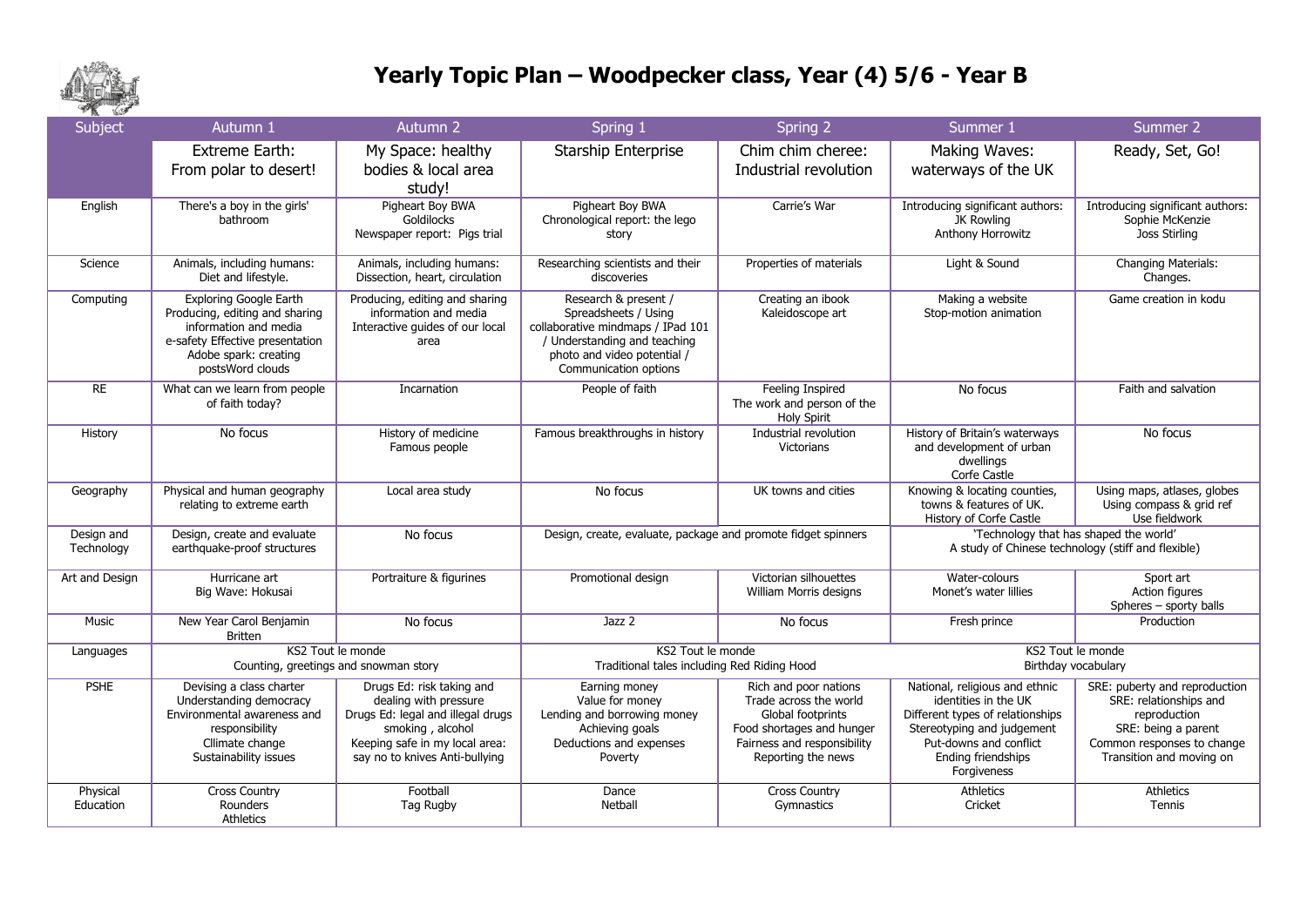

# **Yearly Topic Plan – Owl class -Year 3/4 - Year A**

| Subject                  | Autumn 1                                                                                                | Autumn 2                                                                                                                 | Spring 1                                                                                                            | Spring 2                                                                                                                        | Summer 1                                                                             | Summer 2                                                                                                 |
|--------------------------|---------------------------------------------------------------------------------------------------------|--------------------------------------------------------------------------------------------------------------------------|---------------------------------------------------------------------------------------------------------------------|---------------------------------------------------------------------------------------------------------------------------------|--------------------------------------------------------------------------------------|----------------------------------------------------------------------------------------------------------|
|                          | <b>Sticks and Stones</b>                                                                                | What's 'peaking' out of<br>the Earth?                                                                                    | Walk like an Egyptian                                                                                               | Our Faithful World                                                                                                              | Rafting Down The River                                                               | <b>Which Direction</b>                                                                                   |
| English                  | Adventure Stories- plots for<br>animated films<br>BWA yr 4 mission 4                                    | Recount in the form of a diary.<br>non-chronological report in the<br>form of a magazine article                         | Persuasive writing/advertising<br>poster to advertise a holiday<br>resort<br>effective guide book entry             | Stories from other cultures and<br>oral retelling                                                                               | River Poetry - Adventure<br>stories part 1                                           | Board Games- creating a<br>setting and characters roles                                                  |
| Science                  | Plants requirements for life                                                                            | Change of State / Water Cycle                                                                                            | Forces and magnets                                                                                                  | Nutrition, digestion, food<br>chains                                                                                            |                                                                                      | Electricity                                                                                              |
| Computing                | How the internet works                                                                                  | E-safety                                                                                                                 | Hour of code (code.com)                                                                                             | Digital communication                                                                                                           | Digital music                                                                        | Google maps Geocaching                                                                                   |
| <b>RE</b>                | 2a.1 Creation Humans in the<br>image of God. The fall Adam<br>and Eve                                   | 2a.1 DD Creation Ten<br><b>Commandments Consequences</b>                                                                 | 2a.2 People of God What's it<br>like to follow God? Noah<br>weddings promises                                       | How does the Christian faith<br>compare to the Muslim faith                                                                     | 2a.3 Incarnation Holy trinity<br><b>Baptism</b>                                      | Should believers give things<br>up?                                                                      |
| History                  | Changes in Britain from the<br>Iron age to the stone age<br>Stone Age                                   |                                                                                                                          | Ancient Egyptians                                                                                                   |                                                                                                                                 | No History Focus                                                                     |                                                                                                          |
| Geography                |                                                                                                         | Mountains, volcanos<br>earthquakes                                                                                       | Use maps, atlases, globes and<br>digital/computer mapping to<br>locate countries and describe<br>features studied   | Use maps, atlases, globes and<br>digital/computer mapping to<br>locate countries around the<br>world - cross curricular English | Rivers - How they are formed,<br>Identifying key rivers of UK<br>and our wider world | Mapping skills, locating<br>countries, compass points,<br>symbols and keys<br>Local study                |
| Design and<br>Technology | Stone age houses                                                                                        |                                                                                                                          | Egyptian headdress                                                                                                  | Using weaving create a<br>miniature Islamic prayer mat                                                                          |                                                                                      | Gears and pulleys                                                                                        |
| Art and Design           | Cave painting using natural<br>resources                                                                | Volcano art                                                                                                              | Clay cartouche, papyrus,<br>Egyptian necklace                                                                       |                                                                                                                                 | On location River art                                                                |                                                                                                          |
| Music                    | Charanga - Glockenspiel1                                                                                |                                                                                                                          | Charanga- Free style/Egyptians                                                                                      | Yr3 Violins<br>Charanga- Let your spirit fly                                                                                    | Yr 3 Violins                                                                         | Yr 3 Violins<br>Charanga- Glockenspiel 2                                                                 |
| Languages                | KS2 Primary French simple conversational language.<br>Vocabulary focus: numbers, colours and body parts |                                                                                                                          | Simple conversational<br>language. Vocab focus:<br>Animals and Easter                                               | Simple conversational<br>language. Vocab focus:<br>Animals and weather                                                          | Simple conversational<br>language. Vocab focus:<br>Animals and weather               |                                                                                                          |
| <b>PSHE</b>              | New beginnings/ feelings and<br>relationships<br>Choices                                                | Global response to natural<br>disaster/ Carbon footprint<br>Communities - belonging to a<br>family, family relationships | Living/working cooperatively.<br>Managing incompatible<br>feelings<br>Dealing with worries<br>Supporting each other | Money matters:<br>Charity work                                                                                                  | Friendship:<br>Falling out<br>The importance of friends<br>Managing conflicts        | Moving on<br>Managing change<br>Positive/unwelcome change<br>Growing up/Body changes<br>Wishes and dream |
| Physical<br>Education    | Tag Rugby<br>Real PE - Personal skills                                                                  | Tag Rugby<br>Real PE Coordination                                                                                        | Egyptian dance<br>Netball                                                                                           | Football<br>Real PE                                                                                                             | Cricket                                                                              | Rounders                                                                                                 |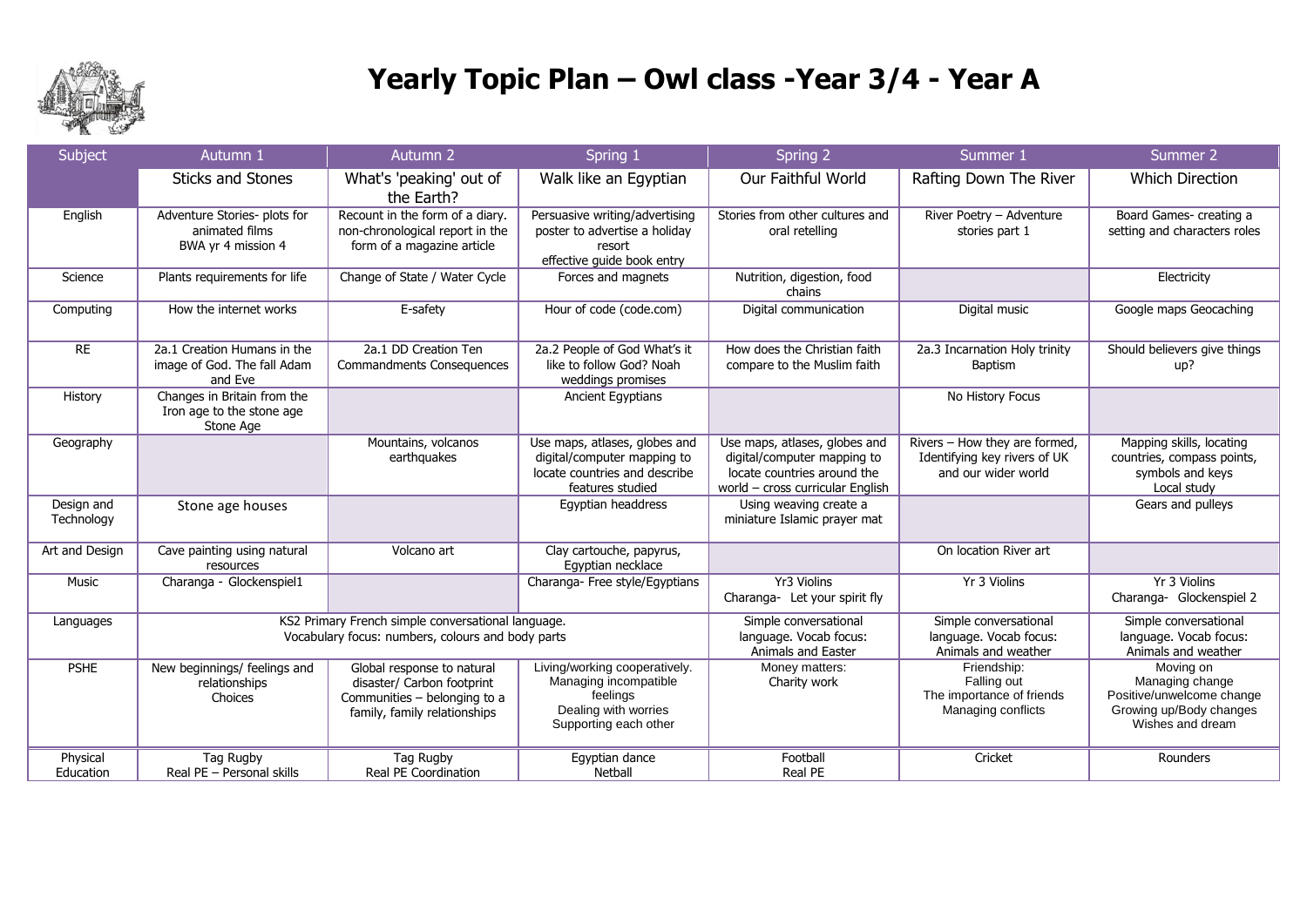

## **Yearly Topic Plan – Owl class, Year 3/4 - Year B**

| Subject                  | Autumn 1                                                                            | Autumn 2                                                                                                                                                | Spring 1                                                                                                                        | Spring 2                                                                                                                              | Summer 1                                                                                                                                        | Summer 2                                                                                                                                    |
|--------------------------|-------------------------------------------------------------------------------------|---------------------------------------------------------------------------------------------------------------------------------------------------------|---------------------------------------------------------------------------------------------------------------------------------|---------------------------------------------------------------------------------------------------------------------------------------|-------------------------------------------------------------------------------------------------------------------------------------------------|---------------------------------------------------------------------------------------------------------------------------------------------|
|                          | T'wit Twoo                                                                          | Bake a better biscuit                                                                                                                                   | Romans on the rampage                                                                                                           | Will's Wonderful words                                                                                                                | Cool Composers                                                                                                                                  | Ocean Commotion                                                                                                                             |
| English                  | Non-fiction Owls                                                                    | Historical recount -Guy Fawkes<br>Letter writing- remembrance<br><b>Instruction Writing/Persuasive</b><br>writing / historical<br>chronological reports | Stories with a dilemma;<br>Literacy shed unit -Rukus<br>Legends - Romulus and Remus                                             | Shakespeare plays -<br>Tempest, Macbeth and<br>Midsummer night's dream.<br>Newspaper reports/current<br>affairs/tempest               | Literacy shed units _ Fantasia<br>and So Good to me<br>How music impacts on films,<br>using film and music to create<br>narratives              | Persuasive writing-letters<br>Poetry-ocean themed<br>Reading text-The day the<br>whale came - Michael<br>Morpurgo                           |
| Science                  | Classification(living things0<br>Food chains<br>and Light                           | Nutrition, digestion and teeth                                                                                                                          | Rocks                                                                                                                           | Our skeleton, bones and<br>muscles                                                                                                    | Sound                                                                                                                                           | Fossils, diff between sand and soil,<br>classification keys to group marine<br>life, recognise how habitat can be<br>affected by pollution. |
| Computing                | How the internet works                                                              | E-safety Collating, evaluating,<br>analysing data                                                                                                       | Hour of code (code.com)                                                                                                         | Digital communication                                                                                                                 | <b>Digital Music</b>                                                                                                                            | Digital mapping                                                                                                                             |
| RE                       | 2a.4 Gospel Disciples                                                               | 2a.3 DD Incarnation God Jesus<br>as light of the world                                                                                                  | Is a holy journey necessary?<br>Christianity/ Hindu/Muslim                                                                      | 2a.5 Salvation Good Friday Last<br>supper<br>Lead Easter service                                                                      | 2a.6 Pentecost Holy spirit                                                                                                                      | Are Jewish/Muslim children<br>free to live as they wish?                                                                                    |
| History                  |                                                                                     | A local history study/Huntley<br>and Palmers                                                                                                            | The Roman Empire and its<br>impact on Britain                                                                                   | The life of William Shakespeare<br>How was theatre portrayed<br>during his time?                                                      | The history of music<br>Devise historically valid<br>questions about change.                                                                    |                                                                                                                                             |
| Geography                | Use maps, atlases, globes and<br>digital/computer mapping to<br>locate Owl habitats |                                                                                                                                                         | Silchester<br>Field work/ local regional<br>settlements                                                                         |                                                                                                                                       |                                                                                                                                                 | Use maps, atlases, globes and<br>digital/computing mapping to<br>locate oceans of the world<br>and the countries on their<br>shorelines.    |
| Design and<br>Technology | Sewing -Owl focus                                                                   | Cooking -biscuits                                                                                                                                       |                                                                                                                                 |                                                                                                                                       |                                                                                                                                                 | Art and sculpture relating to the<br>ocean incorporating plastic bottles                                                                    |
| Art and Design           |                                                                                     | Packaging for biscuits                                                                                                                                  |                                                                                                                                 | Globe theatre art<br>Collaborative Shakespeare<br>portrait                                                                            | Creating art work from musical<br>compositions                                                                                                  | As above                                                                                                                                    |
| <b>Music</b>             | Charanga - 3 little birds                                                           |                                                                                                                                                         | Charanga - freestyle/Romans                                                                                                     | Yr3 Violins<br>Charanga- passion play                                                                                                 | Yr3 Violins<br>Charanga - Mamma mia                                                                                                             | <b>Yr3 Violins</b>                                                                                                                          |
| Languages                |                                                                                     | French- simple conversational<br>language. Vocab focus:<br>numbers and Christmas                                                                        | French- simple conversational<br>language. Vocab focus:<br>numbers and body parts                                               | French- simple conversational<br>language. Vocab focus:<br>numbers to 20, family and pets                                             | French- simple conversational<br>language. Vocab focus:<br>numbers to 30, school                                                                | French- Simple conversational<br>phrases.<br>Numbers to 30Vocabulary Focus -<br>School and Weather                                          |
| <b>PSHE</b>              | New beginnings/ feelings and<br>relationships<br>Choices                            | Advertising/consumer power<br>Staying healthy<br>Drug ed- risk of taking<br>Smoking and alcohol                                                         | Overcoming barriers to reach<br>qoals<br>British values - democracy<br>Voting and debating<br>Human rights<br>Children's rights | It's ok to be me!<br>Stereotyping - recognising and<br>challenging<br>Gender stereotypes<br>Prejudice- recognising and<br>challenging | Representation - local council<br>Volunteering<br>Having a say in the school<br>community<br>Keeping safe in the local area-<br>say no to gangs | Moving on<br>Managing change<br>Positive/unwelcome change<br>Growing up/Body changes<br>Wishes and dream<br>Looking after our world         |
| Physical<br>Education    | <b>PWA</b>                                                                          | <b>PWA</b>                                                                                                                                              | <b>PWA</b>                                                                                                                      | <b>PWA</b>                                                                                                                            | <b>PWA</b>                                                                                                                                      | <b>PWA</b>                                                                                                                                  |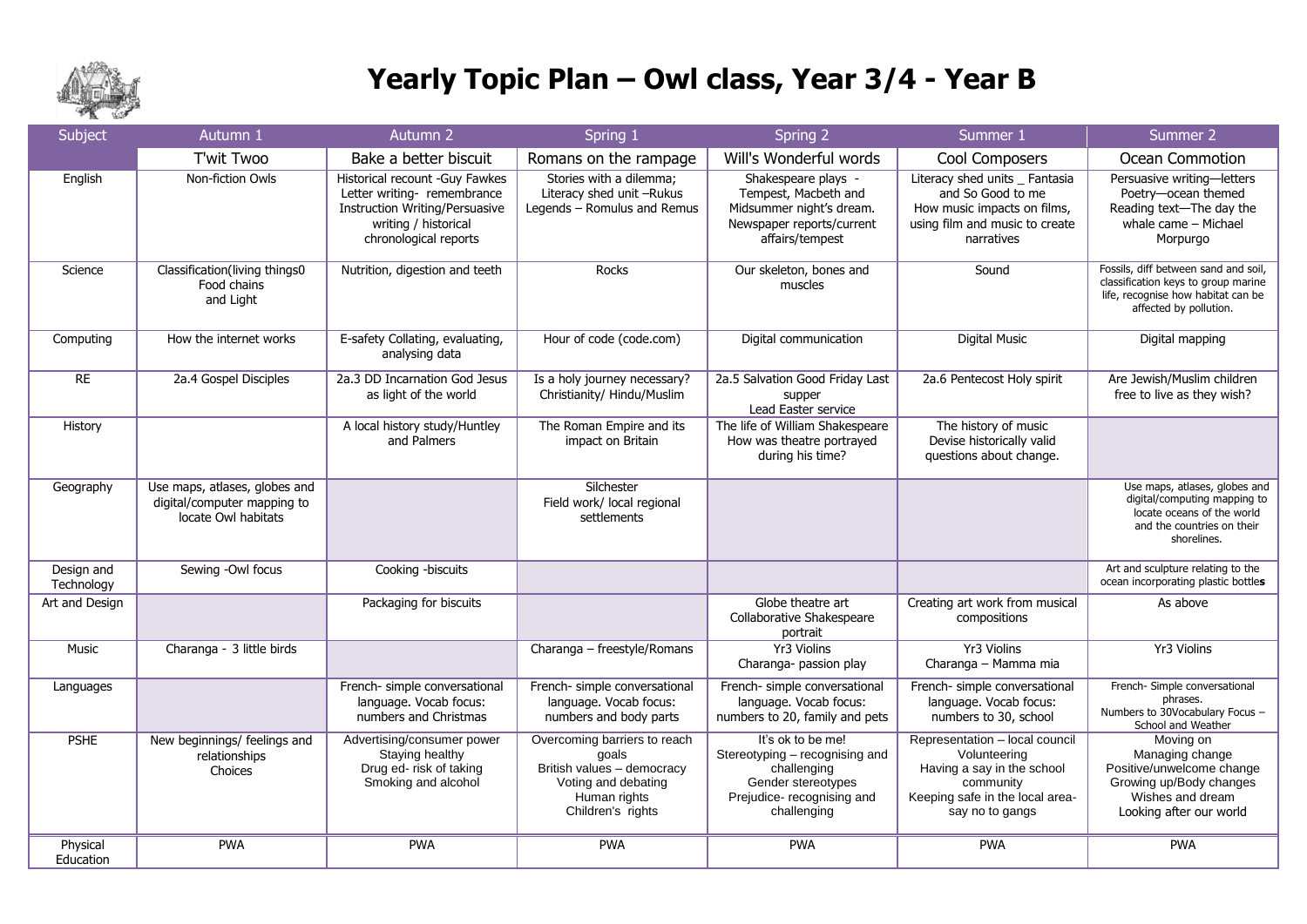

## **Yearly Topic Plan – Badger class, Year 1/2 - Year A**

| Subject                  | Autumn 1                                                                                                                                                               | Autumn <sub>2</sub>                                                                                                                                                       | Spring 1                                                                                                                                                        | Spring 2                                                                                                                                                      | Summer 1                                                                                                                                                                         | Summer 2                                                                                                                                                                                                                                                 |
|--------------------------|------------------------------------------------------------------------------------------------------------------------------------------------------------------------|---------------------------------------------------------------------------------------------------------------------------------------------------------------------------|-----------------------------------------------------------------------------------------------------------------------------------------------------------------|---------------------------------------------------------------------------------------------------------------------------------------------------------------|----------------------------------------------------------------------------------------------------------------------------------------------------------------------------------|----------------------------------------------------------------------------------------------------------------------------------------------------------------------------------------------------------------------------------------------------------|
|                          | <b>Take aways</b>                                                                                                                                                      | <b>What's that light?</b>                                                                                                                                                 | Shall we call a<br>doctor?                                                                                                                                      | Can we keep a<br>dinosaur?                                                                                                                                    | How does your<br>garden grow?                                                                                                                                                    | Do I have Paws or<br>Claws?                                                                                                                                                                                                                              |
| English                  | <b>Instructions</b><br>Stories from other cultures                                                                                                                     | <b>Explanations/ Recounts</b><br>Traditional tales - Cinderella                                                                                                           | Ahlberg- Happy Families<br>Humorous verse                                                                                                                       | Fantasy worlds<br>Where the wild things are<br>Non-fiction texts<br><b>Riddles</b>                                                                            | Poetry<br>Stories with familiar settings                                                                                                                                         | Information texts<br>Dictionaries/glossaries/indexes<br>Instructions<br>Stories with pattern language                                                                                                                                                    |
| Science                  | Importance of exercise<br>Healthy food                                                                                                                                 | Our senses<br>Materials and their properties                                                                                                                              | Human body/ hygiene/<br>exercise                                                                                                                                | Carnivores, herbivores, food<br>chains, living/dead                                                                                                           | Senses, common plants, plant<br>growth                                                                                                                                           | Common animals, habitats<br>Geog link                                                                                                                                                                                                                    |
| Computing                | E safety<br>Using the internet                                                                                                                                         | Creating and publishing/<br>communicating online                                                                                                                          | Using data                                                                                                                                                      | Programming and control                                                                                                                                       | Modelling and simulations                                                                                                                                                        | Digital media                                                                                                                                                                                                                                            |
| <b>RE</b>                | God<br>What do Christians believe God<br>is like?                                                                                                                      | Incarnation<br>Wise men                                                                                                                                                   | Should everyone follow Jesus?<br>Rabbi/Vicar/Immam                                                                                                              | Are some stories more<br>important than others?                                                                                                               | Creation<br>Genesis1<br>God as creator<br>Shabbat                                                                                                                                | Can stories change people?<br>Christianity/Judaism/Muslim                                                                                                                                                                                                |
| History                  |                                                                                                                                                                        | <b>Bonfire Night</b><br>Fire of London                                                                                                                                    | Florence Nightingale,<br>Lister/ Victorian remedies                                                                                                             | Passage of time                                                                                                                                               |                                                                                                                                                                                  |                                                                                                                                                                                                                                                          |
| Geography                | Maps of the UK - identify<br>coastal areas<br>Seas around the UK<br>Compare and contrast the Uk<br>with a non-European country                                         |                                                                                                                                                                           | Local features- street,<br>pavement etc                                                                                                                         |                                                                                                                                                               | Geographical skills and<br>fieldwork<br>Plant hunt in the school<br>grounds<br>Maps of the school using a<br>simple key                                                          | Name and locate the world's 7<br>continents and 5 oceans)<br>Devise a map $-$ use points of<br>the compass and locational<br>and directional language (<br>near and far, left and right) to<br>describe the location of<br>features and routes on a map. |
| Design and<br>Technology | Food/ nutrition                                                                                                                                                        | <b>Tudor Houses</b><br>Christmas moving pictures                                                                                                                          | Cooking and nutrition<br>Make a healthy smoothie                                                                                                                |                                                                                                                                                               | Sewing - lavender bags                                                                                                                                                           |                                                                                                                                                                                                                                                          |
| Art and Design           | Foreign Art                                                                                                                                                            | <b>Colour and Pattern</b><br>Paul Klee                                                                                                                                    | Portraits of Florence<br>Nightingale                                                                                                                            | Sculpture - Clay models                                                                                                                                       | Georgia O'Keeffe - flower art                                                                                                                                                    | Eric Carle style animal art<br>Camouflage colours<br>Animal collage                                                                                                                                                                                      |
| Music                    | Music from different cultures                                                                                                                                          | Texture                                                                                                                                                                   | Silence and timbre                                                                                                                                              | Dynamics/ tempo                                                                                                                                               | Duration                                                                                                                                                                         | Carnival of the animals<br>Dynamics, tempo, timbre                                                                                                                                                                                                       |
| <b>PSHCE</b>             | New beginnings (Seal)<br>Devising a class charter<br>Problem-solving<br>Looking after each other<br>Happy playtimes<br>Making choices Responsibility<br>School council | Getting on and falling out<br>Managing anger, Anti-bullying<br>Love, Hazards at home<br>Road safety , Diversity - Diwali<br>Human rights - disabilities<br>School council | Drugs Ed: medicines<br>household substances<br>Feeling safe: real and<br>imaginary hazards<br>Anti-bullying (LCP and Seal)<br>School council<br>Going for goals | Our likes and dislikes (LCP)<br>Feeling proud<br>Being special<br>Recognising worries<br>Staying calm and relaxed<br>Standing up for myself<br>School council | Relationships (seal)<br>Asking for help, Feeling loved<br>and cared for, Managing<br>uncomfortable feelings -<br>Dealing with worries<br>Supporting each other<br>School council | Listening effectively<br>Expressing opinions<br>Knowing right and wrong(LCP)<br>Needs of living things<br>- looking after animals (LCP)<br>School council                                                                                                |
| Physical<br>Education    | Dance<br>Real PE - multi skills                                                                                                                                        | Dance<br>Real PE - multi skills                                                                                                                                           | Real PE - multi skills                                                                                                                                          | Dance<br>Real PE - multi skills                                                                                                                               | Multi-skills                                                                                                                                                                     | Multi-skills<br>Interpreting music through<br>Dance (Carnival of the animals)                                                                                                                                                                            |